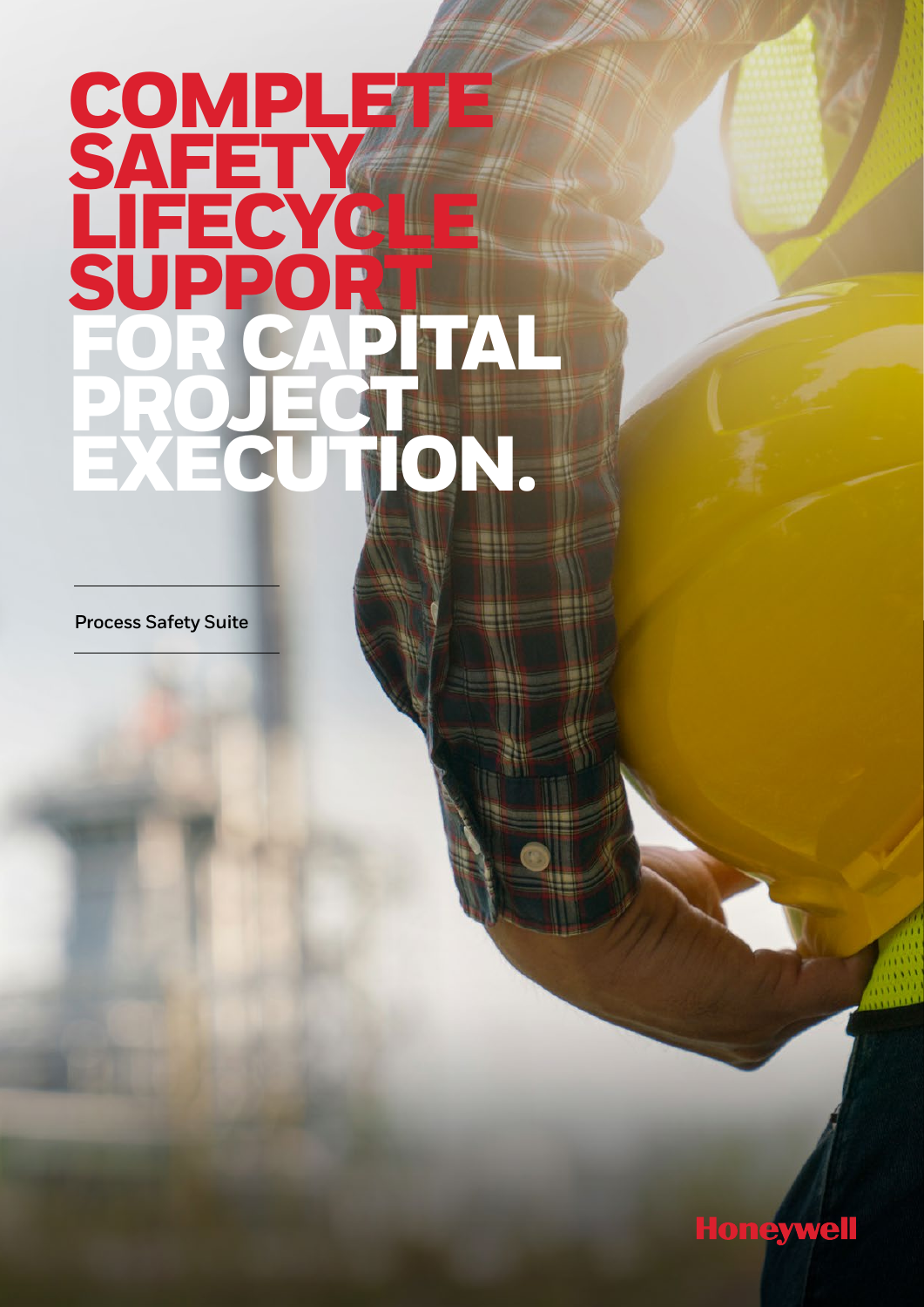## GROWING PROCESS SAFETY CHALLENGES

**Despite the application of a wide variety of safeguarding measures, accidents in the process industries continue to occur. Plant owners/operators must find ways to better understand the safety status of their assets and then act appropriately. Key information in the process safety lifecycle is often handled through many manual and disconnected steps. This results in inefficient project flow, retyping, errors, compliance issues, increased rework and delayed startups.**

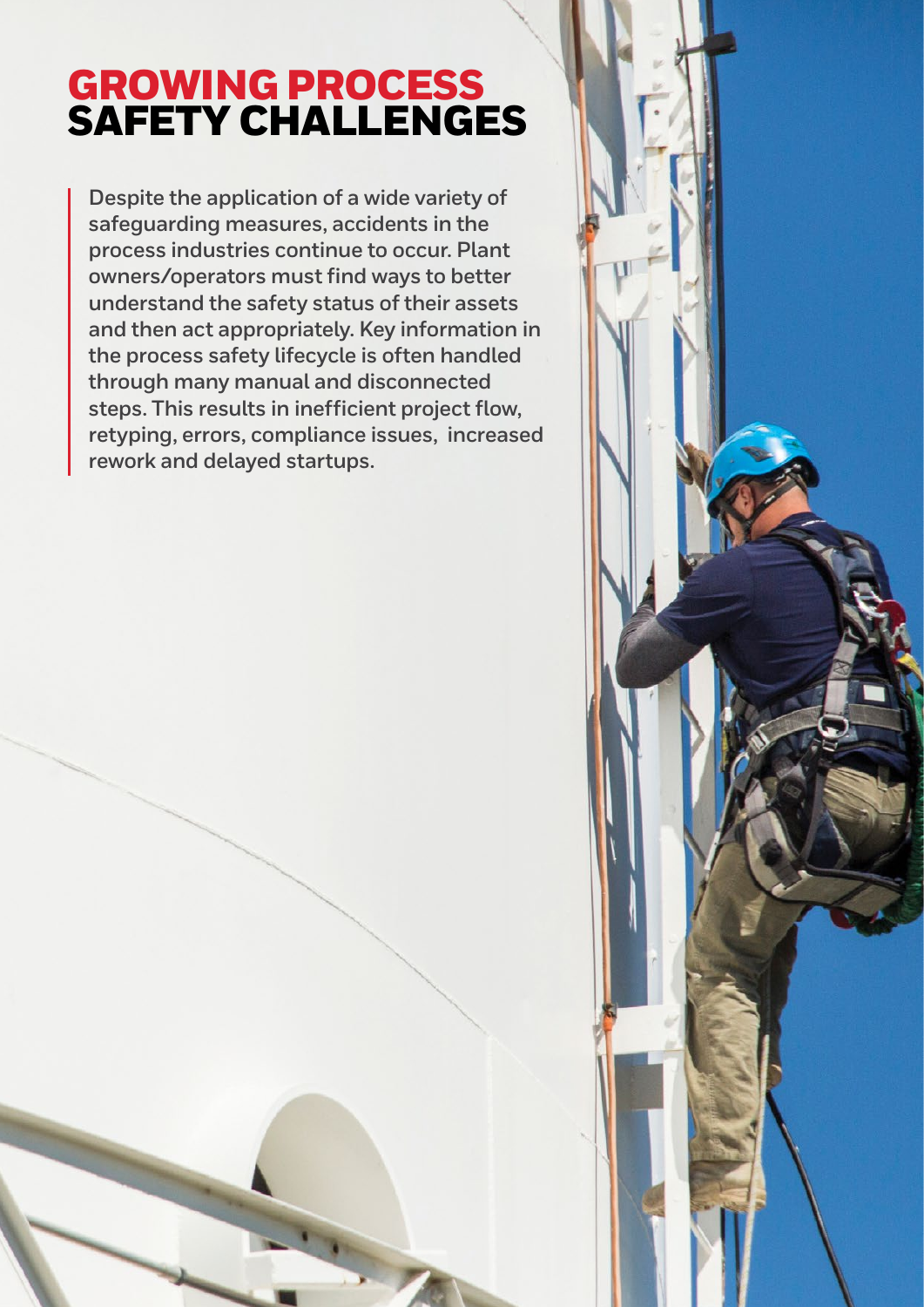#### **Honeywell Has the Right Solution**

Honeywell Process Safety Suite (PSS) is a comprehensive solution that fully automates the process Safety lifecycle, helping to reduce errors, lower costs, continuously monitor operations for hazardous conditions, and provide Safety aler ts in a timely fashion.

#### **Designed to Optimize Existing Operations**

No matter where you enter the process Safety lifecycle, Honeywell Process Safety Suite can help you reduce risk and save money, while complying with best engineering practices throughout the operating life of the plant.





#### **Monitor Risk to Improve Performance**

- Integrate process hazards and risk analysis
- Realize the benefits of drawing process hazard analysis (PHA) and layers of protection analysis (LOPA) processes closer together
- Eliminate the dif ficult of keeping t wo separate documents in sync for years to come

#### **Streamline Work to Enhance Functional Safety**

- Simplif y preparation of Safety requirement Specifications and SIL calculation documents
- Eliminate the need to ret ype tag numbers from a PHA or LOPA repor t
- Improve methods for passing outputs to the SIF implementation team.
- prioritized and addressed promptly while optimizing budget.

This solution enables you to produce all the documentation your project has to deliver. Things like the Cause and Effects matrix, Safety Require Specifications, Functional Test procedures are all reports from the database.

With the robust PSS applications, you can employ a single data system to manage all your process Safety risk management analysis and information throughout the life of your project – and for the next 30+ years. The more you use PSS, the more you will benefit from its robust synergies.



#### **Utilize Tools to Optimize SIF Programming and Commissioning**

- Simplif y the work of the functional Safety and instrumentation construction staf f
- Employ solutions to ensure systems get built and tested, and that safeguards accomplish the intended risk reduction
- Take advantage of tools suppor ting late-binding speeding work at the critical project phase



#### **Take Steps to Ensure Reliable Operations and Maintenance**

- Comply with best practices like ISA/ IEC 61511 requiring robust testing to ensure safeguards stay in place and work properly ever y time
- Visualize process safety risk in near real time, compliance to requirements, or indicate when there's an issue
- Provide reliabilit y information as an input to the next revalidation cycle of the PHA



#### ARE YOU READY FOR THE FUTURE?

Your plant will run for the next 30 years or more. As such, you have to ensure its operations are safe — cost ef fectively. There are several logical places to get started:

- 1. Five-year PHA revalidation import your current PHA into PSS
- 2. Confirming or redoing your Safety integrit y level (SIL) calculations – build your Safety requirement specification (SRS) in PSS, save time and money, and set yourself up for Step 3.
- 3. Confirm your systems are working as intended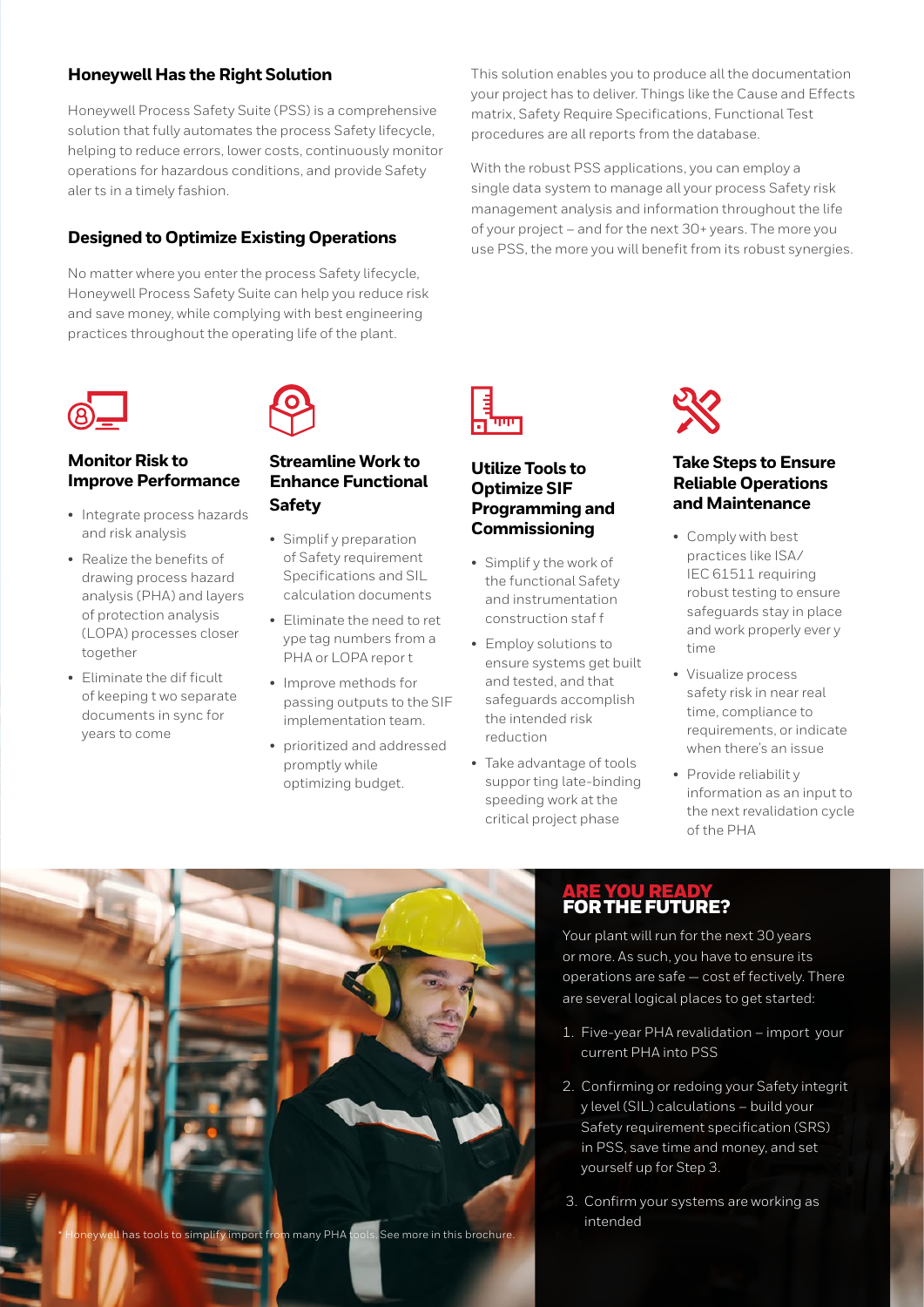## **SAFETY** WORKBENCH **Centralize. Synchronize.**

### **Minimize Risk.**

Throughout the lifecycle of a capital project, numerous technical disciplines need to be on the same page to properly analyze risk to build processes with safeguards for managing risk within tolerable limits upon star t-up and throughout operations.

Historically, process Safety personnel have used methodologies and toolkits to suppor t analy tics, ultimately building repor ts to pass to functional Safety engineers. Then, functional Safety uses a variet y of tools to design and document systems based on analy tics to ultimately hand over to operations and maintenance. The information switches back and for th many times, and manual data entr y, revision control, and normal human behavior creates havoc and leads to systematic errors.

Honeywell Safety Workbench consolidates all of the tools, synchronizes the information for seamless transfer and revision control, and represents the single source of truth for your process and functional Safety data. This solution can be used in conjunction with the other components of Process Safety Suite to keep your data evergreen and monitor performance to minimize risk moving for ward.

When you have an issue with a Safety system, you can easily see the ef fect on your risk profile, -displayed on Your Risk Matrix, making it easier to manage risks and demonstrate adherence to your policies.

Driven by a patented data model, Safety Workbench enables seamless transfer from one process Safety activit y to the next. The application enables users to star t any where in the lifecycle and grow as they go. You can use the full suite to take advantages of the considerable synergies.

- Provides ingle enterprise solution
- Ensures ISA/IEC 61511 compliance
- Suppor ts seamless data transfer
- Provides single point of data entr y
- Allows for concurrent users and projects
- Suppor ts unlimited users (multiple EPCs)
- Utilizes company standards and libraries
- Saves man-hours by utilizing templates
- Manages competencies with user permissions
- Implements revision controls to suppor t stage/gated process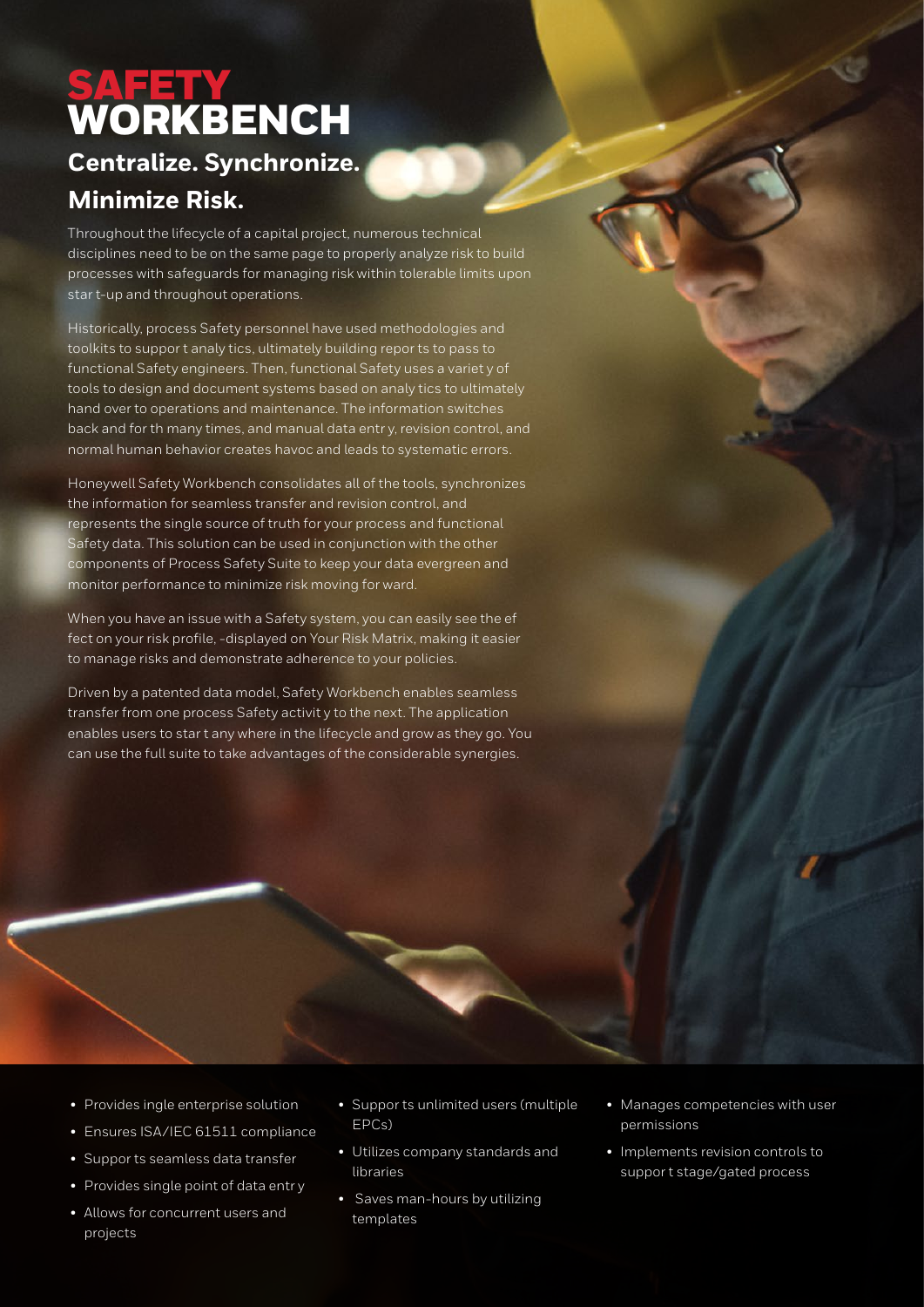## MANAGE YOUR RISK

### **Track. Analyze. Detect Issues.**

The Process Safety Analyzer (PSA) module of Honeywell 's PSS is advanced sof t ware that automates tracking, analysis and repor ting on the operation of shutdown systems and Safety elements, enabling users to promptly detect issues and continuously ensure process Safety.

With the PSA solution, industrial organizations can prove to authorities and other entities that continuous validation is performed to essential process Safety components. They can also promptly detect issues for faster action when necessar y, and capturing repor ts to prove proper operation.

- Automates tracking and validating the condition and operation of Safety components to identif y risk gaps on a shif t or daily basis, so operating teams can fix them quickly
- Employs transparent key performance indicators (KPIs) visualized in Forge Operations Safety Advisor (OSA) to make it easy to shift resources to where they are needed
- Improves compliance with regulations and standards like IEC 61511/61508 with minimal effort
- Detects safety-critical equipment due for test or needing repair
- Keeps supporting data and reports for post-event analysis for auditing and working towards best-inclass safety levels





#### SHUTDOWN ANALYZER

- Increased Safety via continuous and ef fective validation of shutdown systems and prompt detection of issues
- Reduced downtime, minimizing planned shutdowns and using unplanned shutdowns for emergency shutdown (ESD)/ planned shutdown (PSD) validation
- Reduced time and ef for t for shutdown system audits
- Fewer ex tra personnel onsite for system validation, minimizing risk exposure and transpor tation costs
- Historical validated record of shutdown system operation for auditing with causes



#### SAFETY ELEMENT SCOUT

- Increased Safety by promptly detecting failed operations and easily identif ying elements requiring testing/maintenance
- Reduced downtime required for validation, minimizing planned shutdowns
- Less time and ef for t for validation, minimizing the need for ex tra personnel onsite and lowering transpor tation costs and risk exposure
- Historical validated record of Safety operations



#### SIL REPORTS

- Increased Safety, quickly identif ying items requiring testing or maintenance
- Reduced downtime/deferrals, identif ying Safety instrumented functions (SIFs) with high demand above limits and failure rates to take preventative actions
- Less time and ef for t for validation
- Historical record of SIL KPIs and repor ts for auditing and post-event analysis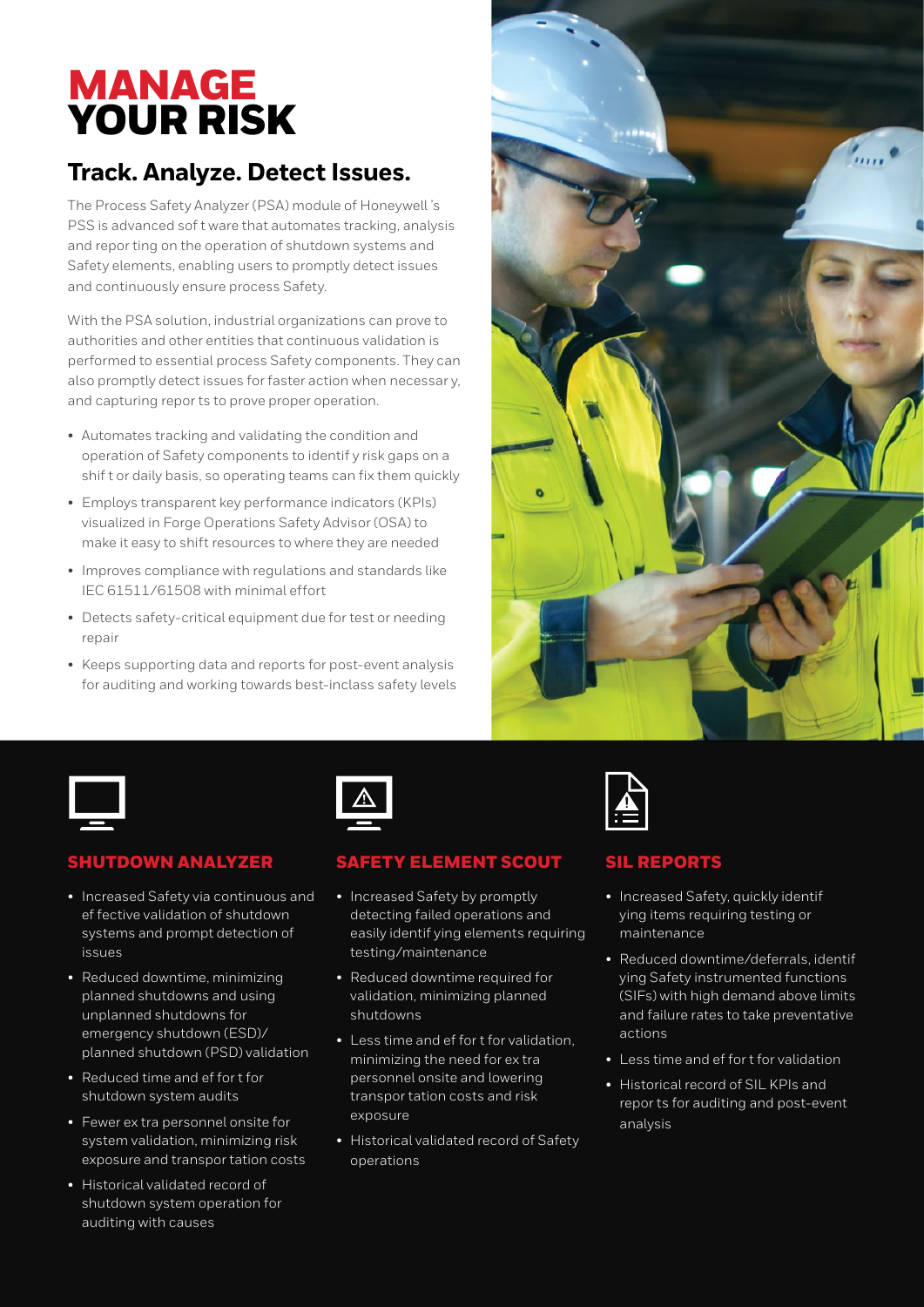## **OPERATE** AND MAINTAIN

### **Visualize. Understand. Improve Decisions.**

**During the Operate and Maintain phases of the Lifecycle, PSS utilizes an inherited data model, linking risk rankings down to tagged devices and making it easier to support daily operations and maintenance activities.**

Forge Operations Safety Advisor (OSA) provides an easy-to-understand picture of your process safety risk as it stands today with visibility at site, division and enterprise level. Forge OSA collects information from your process Operations and Maintenance, then compares them with the risk analyses in your HAZOP and LOPAs to show how your plant is operating by comparing it with the ideal "Digital Twin for Safety" as laid out by your risk assessment teams.

Interfaces with operating data such as process historians and maintenance management systems provide the insight required to make better business decisions regarding testing, planned outages, Safety system performance, and future capital project spend. Previously invisible risk become identifiable by analyzing deviations in operations compared to the original design assumptions.

- Monitors dashboard Safety per formance
- Analyzes across the organization
- Reduces time for mining process Safety data to suppor t daily activities
- Maintains an evergreen PHA
- Streamlines Management of Change (MOC) while impacting process Safety
- Suppor ts functional Safety assessments and Safety audits
- Suppor ts bypass management
- Identifies Safety bad actors
- Facilitates testing requirements



- Determines cause association from PHA
- Identifies demands vs. LOPA assumptions
- Determines time in Bypass vs. SIL Calculations
- Identifies spurious trip rate vs. design values



#### **INTENANCE**

- Determines on-time testing vs. SIL calculations
- Identifies on-demand SIL calculations
- Suppor ts bypass management
- Enhances functional testing and failure classification

### **Reduce Man-hours. Drive Consistency. Ensure Functional Safety.**

### WHAT IS YOUR COPY FACTOR?

#### LEVERAGE TEMPLATES

- Equipment Under Control
- Independent Protection Layer
- Copy/Use E xisting Assemblies

"

• What is your "Copy Factor?

#### HOURS PER PROTECTION LAYER

- Integrit y Level Verification
- Safety Requirements
- Cause & Ef fect Intersections
- Functional Tests Plans
- Traditional Safety Workbench

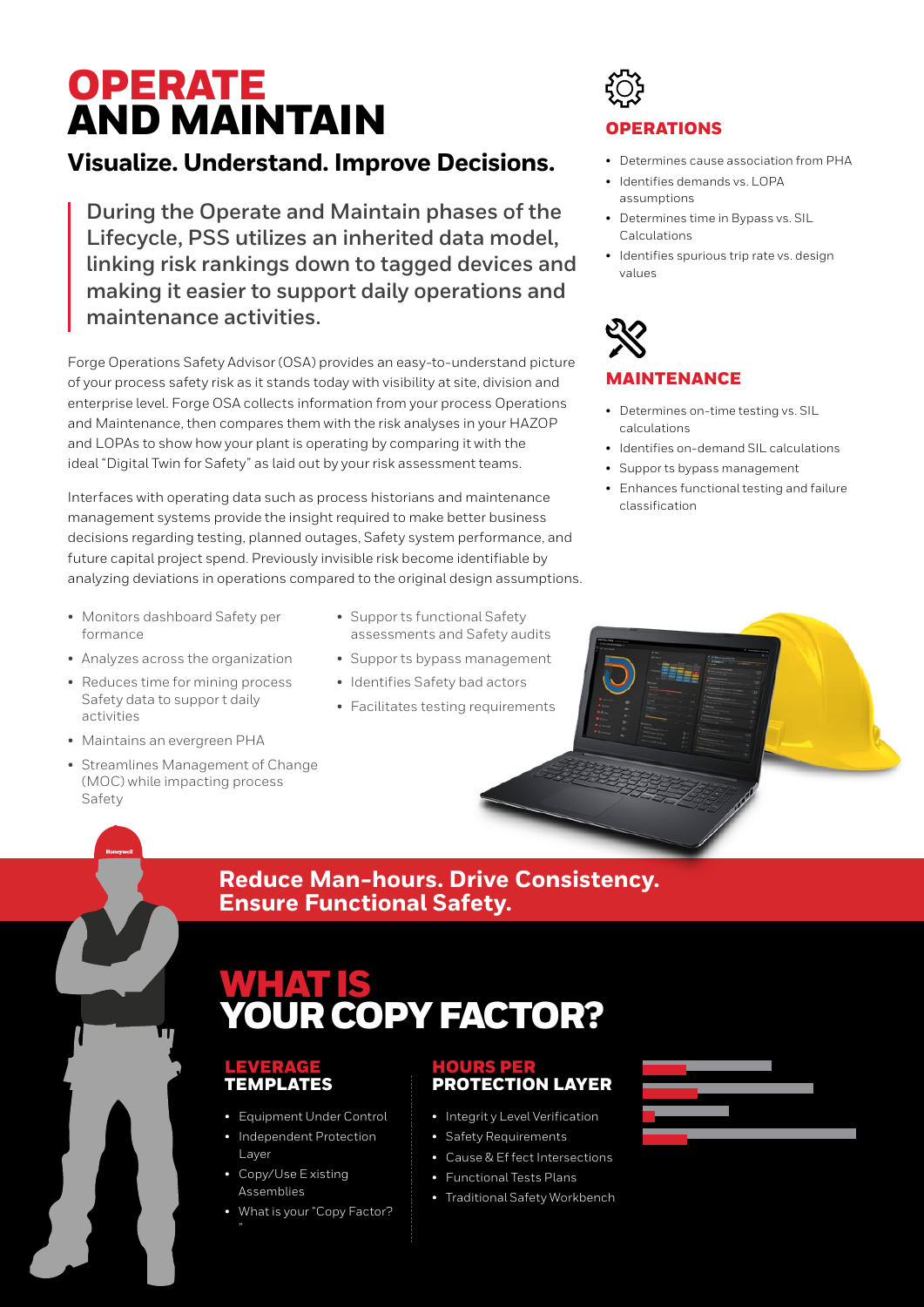### AUTOMATE ALL ASPECTS OF THE SAFETY LIFECYCLE

### **Centralize. Synchronize. Minimize Risk.**

**Honeywell Process Safety Suite delivers solutions to assist customers in automating and managing all aspects of their process safety lifecycle.**

These solutions help prove compliance with regulations and standards, and provide a status of overall risk. They also help identif y areas where problems may occur.



#### PROCESS SAFETY

- PHA /LOPA Tightly Integrated
- Cause or Consequence Based
- Flexible Librar y Set tings
- Recommendation Tracking
- Cause Summing
- Data Migration Tools
- Multiple Risk Matrices
- Functional Safety Assessments
- Gap Assignments
- Configurable Checklists



#### **TIONAL SAFETY**

- Robust SIL Calculation Engine
- Manage Failure Rate Librar y
- Calculate PFD, RRF and MT TFs
- Test and Diagnostic Coverage
- Par tial Stroke Testing
- CCF/3-layered Voting
- Graphical Architecture
- SRS IEC 61511 Compliant
- Equipment Under Control
- Advance Copy/Clone

## **ERATIONS AND** MAINTENANCE

- Forge OSA for near real time process safety risk visualization.
- Evergreen Cause & Ef fects matrix
- Standardize Testing Strategy
- Intelligent Test Plans
- End-to-end Test Procedures
- Device-level Test Procedures
- Make Safety Simple Using Safety Workbench

# KS W HONEYWELL,

**Honeywell Safety Manager™ and Safety Manager SC have been reliable safety partners for many years. Process Safety Suite is intended to leverage your existing infrastructure in Safety Manager as well as other SIS logic solver brands.**

You will be able to move your SRS design information into our Safety Builder<sup>™</sup> software to speed implementation, take out transcription errors, and check for management of change or temporar y bypass issues — all in a way that is cyber-secure.